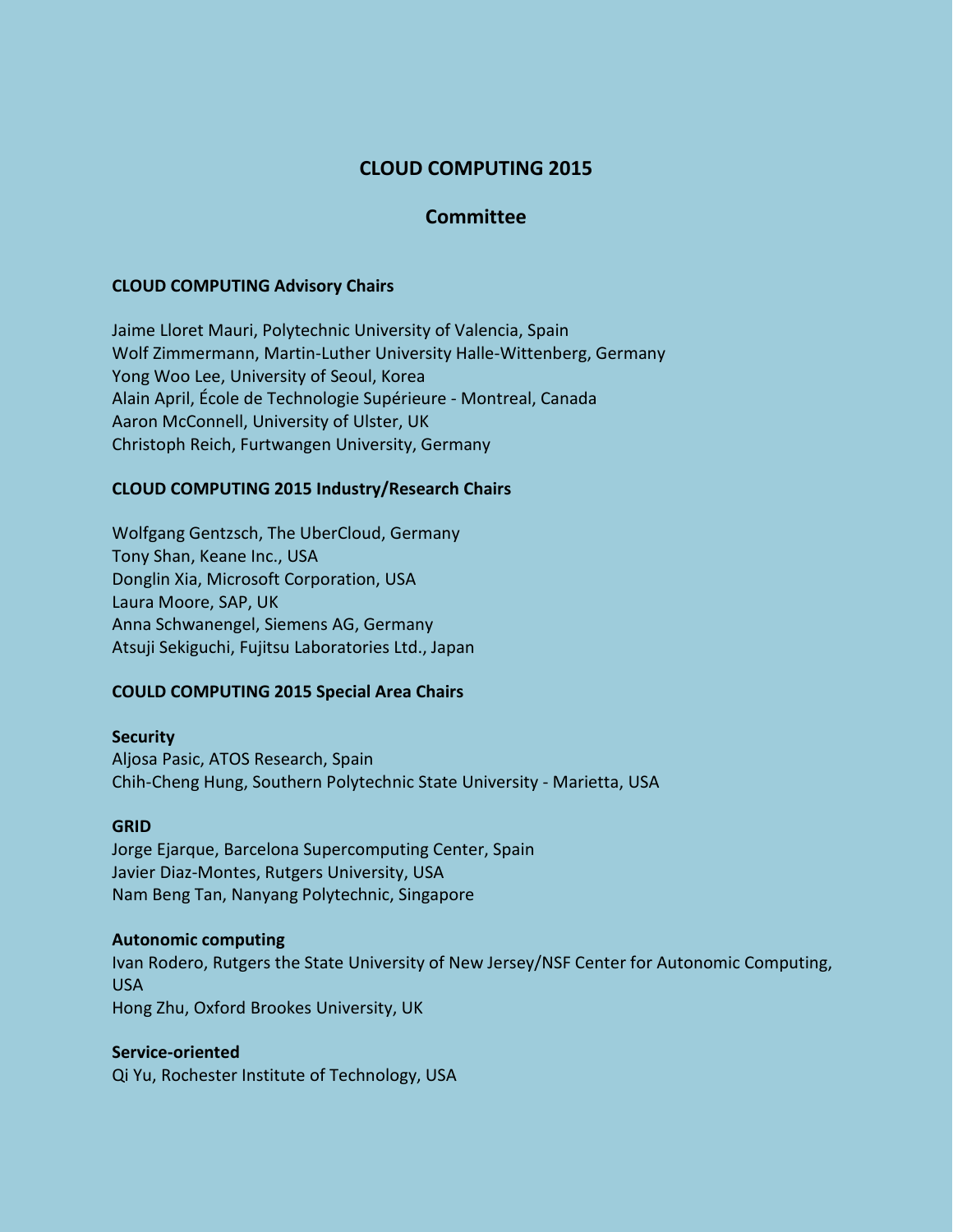## **Platforms**

Arden Agopyan, ClouadArena, Turkey Dariusz Król, Academic Computer Center CYFRONET - Cracow, Poland

## **CLOUD COMPUTING 2015 Technical Program Committee**

Jemal Abawajy, Deakin University - Victoria, Australia Imad Abbadi, University of Oxford, UK Taher M. Ali, Gulf University for Science & Technology, Kuwait Alain April, École de Technologie Supérieure - Montreal, Canada Alvaro E. Arenas, Instituto de Empresa Business School, Spain José Enrique Armendáriz-Iñigo, Public University of Navarre, Spain Irina Astrova, Tallinn University of Technology, Estonia Benjamin Aziz, University of Portsmouth, UK Xiaoying Bai, Tsinghua University, China Panagiotis Bamidis, Aristotle University of Thessaloniki, Greece Luis Eduardo Bautista Villalpando, Autonomous University of Aguascalientes, Mexico Carlos Becker Westphall, Federal University of Santa Catarina, Brazil Ali Beklen, CloudArena, Turkey Elhadj Benkhelifa, Staffordshire University, UK Andreas Berl, University of Passau, Germany Simona Bernardi, Centro Universitario de la Defensa / Academia General Militar - Zaragoza, Spain Nik Bessis, University of Derby, UK Peter Charles Bloodsworth, National University of Sciences and Technology (NUST), Pakistan Ranieri Baraglia, Istituto di Scienza e Tecnologie dell'Informazione - Consiglio Nazionale delle Ricerche, Italy Alexander Bolotov, University of Westminster, UK Sara Bouchenak, University of Grenoble I, France William Buchanan, Edinburgh Napier University, UK Ali R. Butt, Virginia Tech, USA Massimo Cafaro, University of Salento, Italy Mustafa Canim, IBM Thomas J. Watson Research Center, USA Massimo Canonico, University of Piemonte Orientale, Italy Paolo Campegiani, University of Rome Tor Vergata, Italy Juan-Vicente Capella-Hernández, Universitat Politècnica de València, Spain Carmen Carrión Espinosa, Universidad de Castilla-La Mancha, Spain Simon Caton, Karlsruhe Institute of Technology, Germany K. Chandrasekaran, National Institute of Technology Karnataka, India Hsi-Ya Chang, National Center for High-Performance Computing (NCHC), Taiwan Rong N Chang, IBM T.J. Watson Research Center, USA Ruay-Shiung Chang, Taiwan Hospitality and Tourism College, Taiwan Kyle Chard, University of Chicago and Argonne National Laboratory, USA Antonin Chazalet, IT&Labs, France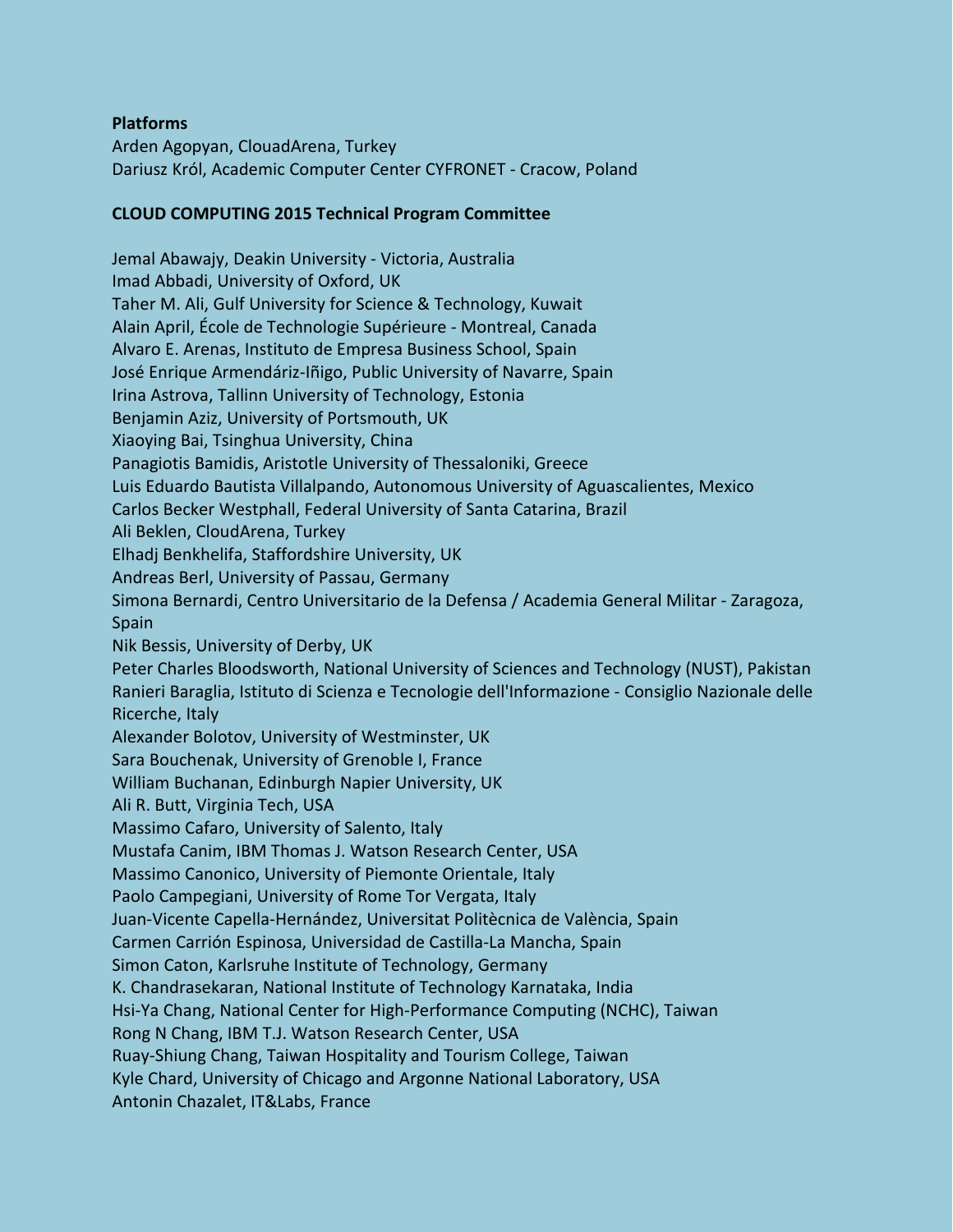Shiping Chen, CSIRO ICT Centre, Australia Ye Chen, Microsoft Corp., USA Yixin Chen, Washington University in St. Louis, USA Zhixiong Chen, Mercy College - NY, USA William Cheng-Chung Chu(朱正忠), Tunghai University, Taiwan Yeh-Ching Chung, National Tsing Hua University, Taiwan Marcello Coppola, ST Microelectronics, France Antonio Corradi, Università di Bologna, Italy Marcelo Corrales, University of Hanover, Germany Fabio M. Costa, Universidade Federal de Goias (UFG), Brazil Sérgio A. A. de Freitas, Univerty of Brasilia, Brazil Noel De Palma, University Joseph Fourier, France César A. F. De Rose, Catholic University of Rio Grande Sul (PUCRS), Brazil Eliezer Dekel, IBM Research - Haifa, Israel Yuri Demchenko, University of Amsterdam, The Netherlands Nirmit Desai, IBM T J Watson Research Center, USA Edna Dias Canedo, Universidade de Brasília - UnB Gama, Brazil Javier Diaz-Montes, Rutgers University, USA Zhihui Du, Tsinghua University, China Qiang Duan, Pennsylvania State University, USA Jorge Ejarque Artigas , Barcelona Supercomputing Center, Spain Kaoutar El Maghraoui, IBM T. J. Watson Research Center, USA Atilla Elçi, Suleyman Demirel University - Isparta, Turkey Khalil El-Khatib, University of Ontario Institute of Technology - Oshawa, Canada Mohamed Eltoweissy, Virginia Tech, USA Javier Fabra, University of Zaragoza, Spain Hamid Mohammadi Fard, University of Innsbuck, Austria Reza Farivar, University of Illinois at Urbana-Champaign, USA Umar Farooq, Amazon.com - Seattle, USA Maria Beatriz Felgar de Toledo, University of Campinas, Brazil Luca Ferretti, University of Modena and Reggio Emilia, Italy Lance Fiondella, University of Massachusetts Dartmouth*,* USA Luca Foschini, Università degli Studi di Bologna, Italy Sören Frey, Daimler TSS GmbH, Germany Song Fu, University of North Texas - Denton, USA Martin Gaedke, Technische Universität Chemnitz, Germany Wolfgang Gentzsch, The UberCloud, Germany Michael Gerhards, FH-AACHEN - University of Applied Sciences, Germany Lee Gillam, University of Surrey, UK Katja Gilly, Miguel Hernandez University, Spain Andreas Göbel, Friedrich Schiller University Jena, Germany Spyridon Gogouvitis, National Technical University of Athens, Greece Andres Gomez, Applications and Projects Department Manager Fundación CESGA, Spain Andrzej M. Goscinski, Deakin University, Australia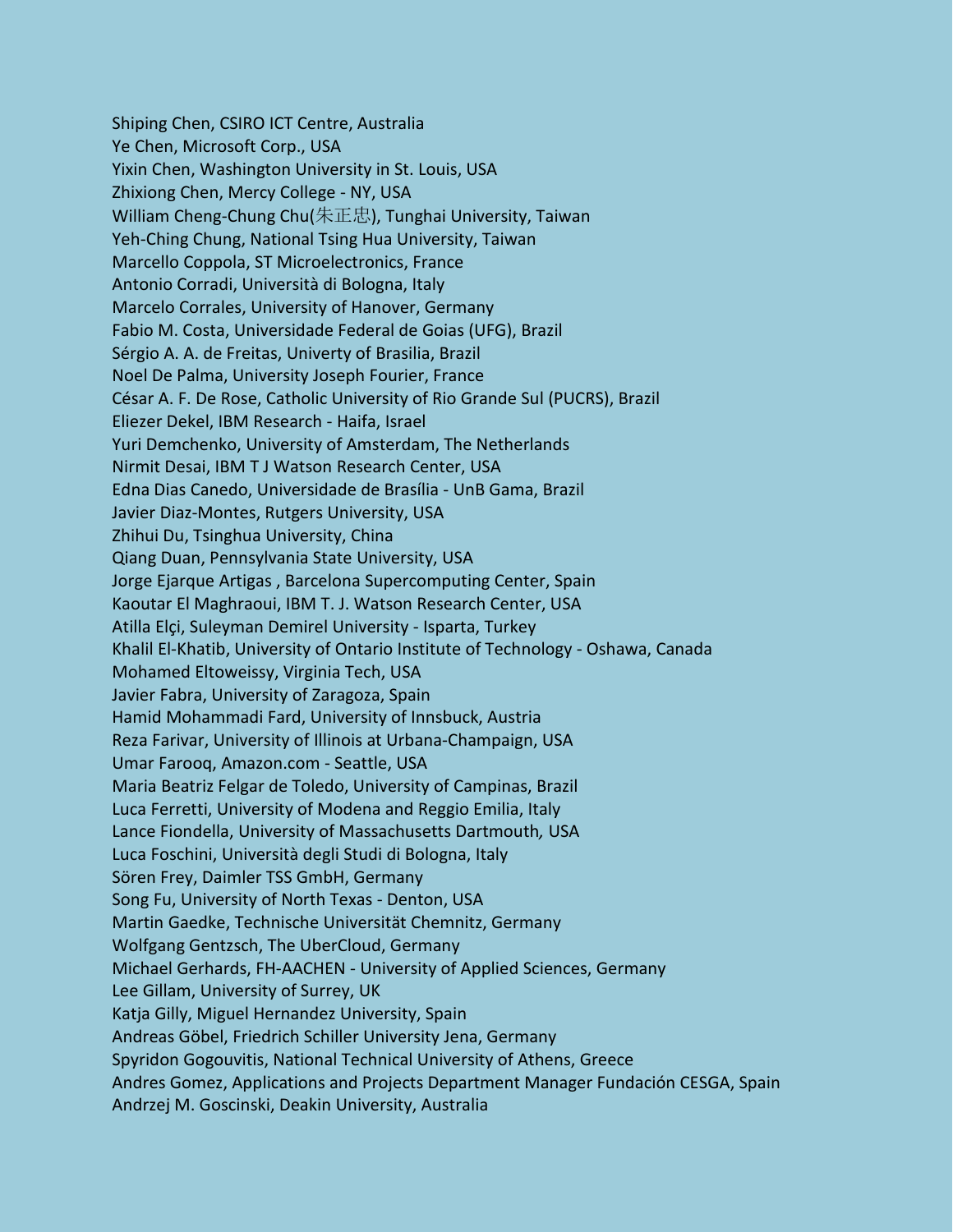Nils Grushka, NEC Laboratories Europe - Heidelberg, Germany Jordi Guitart, Universitat Politècnica de Catalunya - Barcelona Tech, Spain Marjan Gusev, "Ss. Cyril and Methodius" University of Skopje, Macedonia Jordi Guitart, Universitat Politècnica de Catalunya - Barcelona Tech, Spain Yi-Ke Guo, Imperial College London, UK Marjan Gushev, Univ. Sts Cyril and Methodius, Macedonia Rui Han, Institute of Computing Technology - Chinese Academy of Sciences, China Weili Han, Fudan University, China Haiwu He, INRIA, France Sergio Hernández, University of Zaragoza, Spain Neil Chue Hong, University of Edinburgh, UK Pao-Ann Hsiung, National Chung Cheng University, Taiwan Lei Huang, Prairie View A&M University, USA Chih-Cheng Hung, Southern Polytechnic State University - Marietta, USA Richard Hill, University of Derby, UK Uwe Hohenstein, Siemens AG, Germany Luigi Lo Iacono, Cologne University of Applied Sciences, Germany Shadi Ibrahim, INRIA Rennes - Bretagne Atlantique Research Center, France Yoshiro Imai, Kagawa University, Japan Anca Daniela Ionita, University "Politehnica" of Bucharest, Romania Xuxian Jiang, North Carolina State University, USA Eugene John, The University of Texas at San Antonio, USA Foued Jrad, KIT - Universität des Landes Baden-Württemberg, Germany Carlos Juiz, Universitat de les Illes Balears, Spain Verena Kantere, University of Geneva, Switzerland Sokratis K. Katsikas, University of Piraeus, Greece Takis Katsoulakos, INLECOM Systems, UK Zaheer Khan, University of the West of England, UK Prashant Khanna, JK Lakshmipat University, Jaipur, India Shinji Kikuchi, Fujitsu Laboratories Ltd., Japan Peter Kilpatrick, Queen's University Belfast, UK Tan Kok Kiong, National University of Singapore, Singapore William Knottenbelt, Imperial College London - South Kensington Campus, UK Sinan Kockara, University of Central Arkansas, USA Joanna Kolodziej, University of Bielsko-Biala, Poland Kenji Kono, Keio University, Japan Dimitri Konstantas, University of Geneva, Switzerland Arne Koschel, Hochschule Hannover, Germany George Kousiouris, National Technical University of Athens, Greece Sotiris Koussouris, National Technical University of Athens, Greece Kenichi Kourai, Kyushu Institute of Technology, Japan Nane Kratzke, Lübeck University of Applied Sciences, Germany Heinz Kredel, Universität Mannheim, Germany Dariusz Król, Academic Computer Center CYFRONET - Cracow, Poland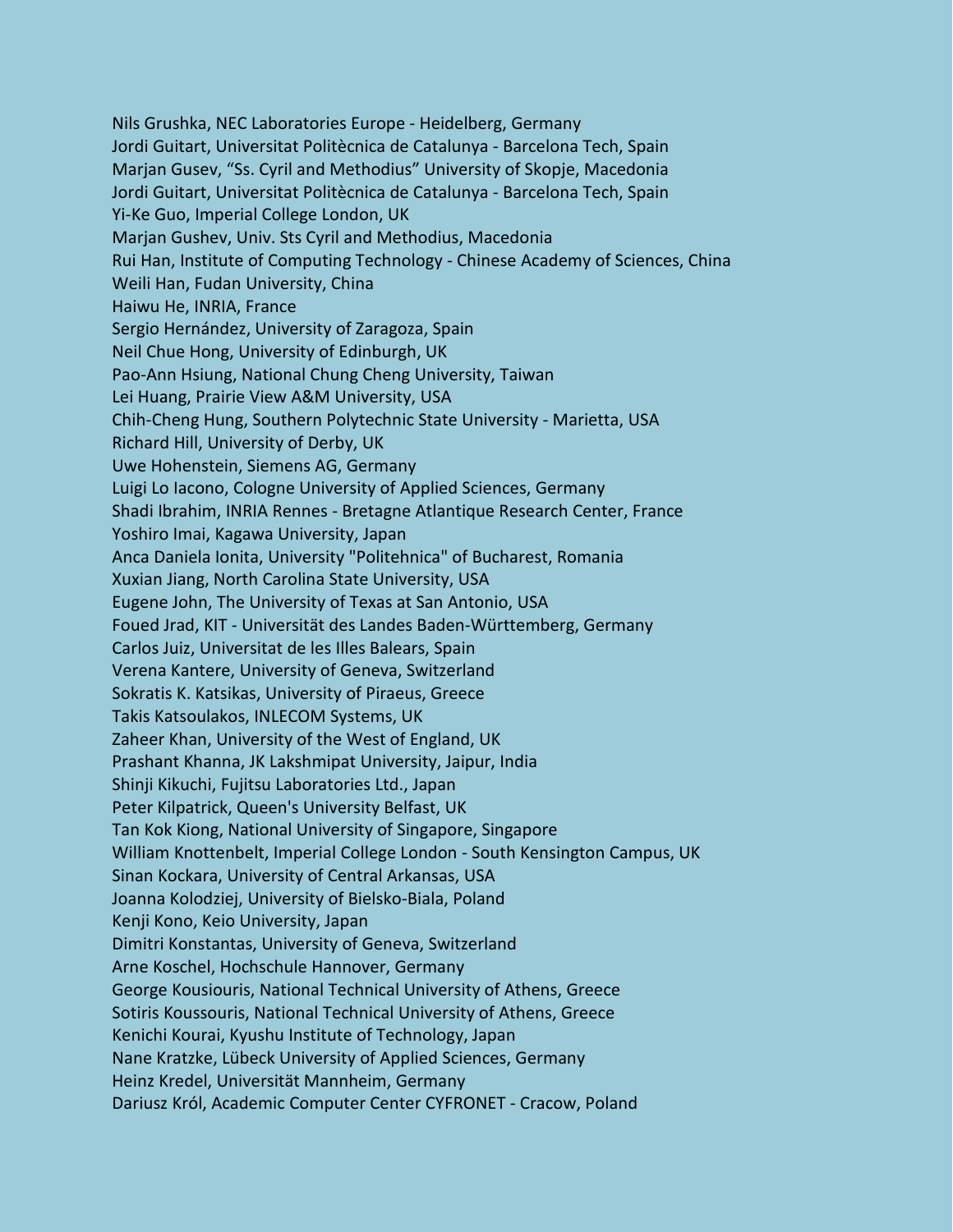Hans Günther Kruse, Universität Mannheim, Germany Eric Kuada, Aalborg University - Copenhagen, Denmark Alex Kuo, University of Victoria, Canada Tobias Kurze, Karlsruher Institut für Technologie (KIT), Germany Dharmender Singh Kushwaha, Motilal Nehru National Institute of Technology - Allahabad, India Dimosthenis Kyriazis, University of Piraeus, Greece Giuseppe La Torre, University of Catania, Italy Romain Laborde, University Paul Sabatier, France Petros Lampsas, Central Greece University of Applied Sciences, Greece Erwin Laure, KTH, Sweden Alexander Lazovik, University of Groningen, The Netherlands Craig Lee, The Aerospace Corporation, USA Yong Woo Lee, University of Seoul. Korea Grace Lewis, CMU Software Engineering Institute - Pittsburgh, USA Jianxin Li, Beihang University, China Kuan-Ching Li, Providence University, Taiwan Maik A. Lindner, SAP Labs, LLC. - Palo Alto, USA Maozhen Li, Brunel University - Uxbridge, UK Dan Lin, Missouri University of Science and Technology, USA Panos Linos, Butler University, USA Xiaoqing (Frank) Liu, Missouri University of Science and Technology, USA Xiaodong Liu, Edinburgh Napier University, UK Xumin Liu, Rochester Institute of Technology, USA H. Karen Lu, CISSP/Gemalto, Inc., USA Glenn R Luecke, Iowa State University, USA Mon-Yen Luo, National Kaohsiung University of Applied Sciences, Taiwan Ilias Maglogiannis, University of Central Greece - Lamia, Greece Rabi N. Mahapatra, Texas A&M University, USA Shikharesh Majumdar, Carleton University, Canada Olivier Markowitch, Universite Libre de Bruxelles, Belgium Ming Mao, University of Virginia, USA Attila Csaba Marosi, MTA SZTAKI Computer and Automation Research Institute/Hungarian Academy of Sciences - Budapest, Hungary Gregorio Martinez, University of Murcia, Spain Goran Martinovic, J.J. Strossmayer University of Osijek, Croatia Philippe Massonet, CETIC, Belgium Michael Maurer, Vienna University of Technology, Austria Reinhard Mayer, Universität Heidelberg, Germany Aaron McConnell, University of Ulster Coleraine, UK Per Håkon Meland, SINTEF ICT, Norway Jean-Marc Menaud, Mines Nantes, France Andreas Menychtas, National Technical University of Athens, Greece Jose Merseguer, Universidad de Zaragoza, Spain Shigeru Miyake, Hitachi Ltd., Japan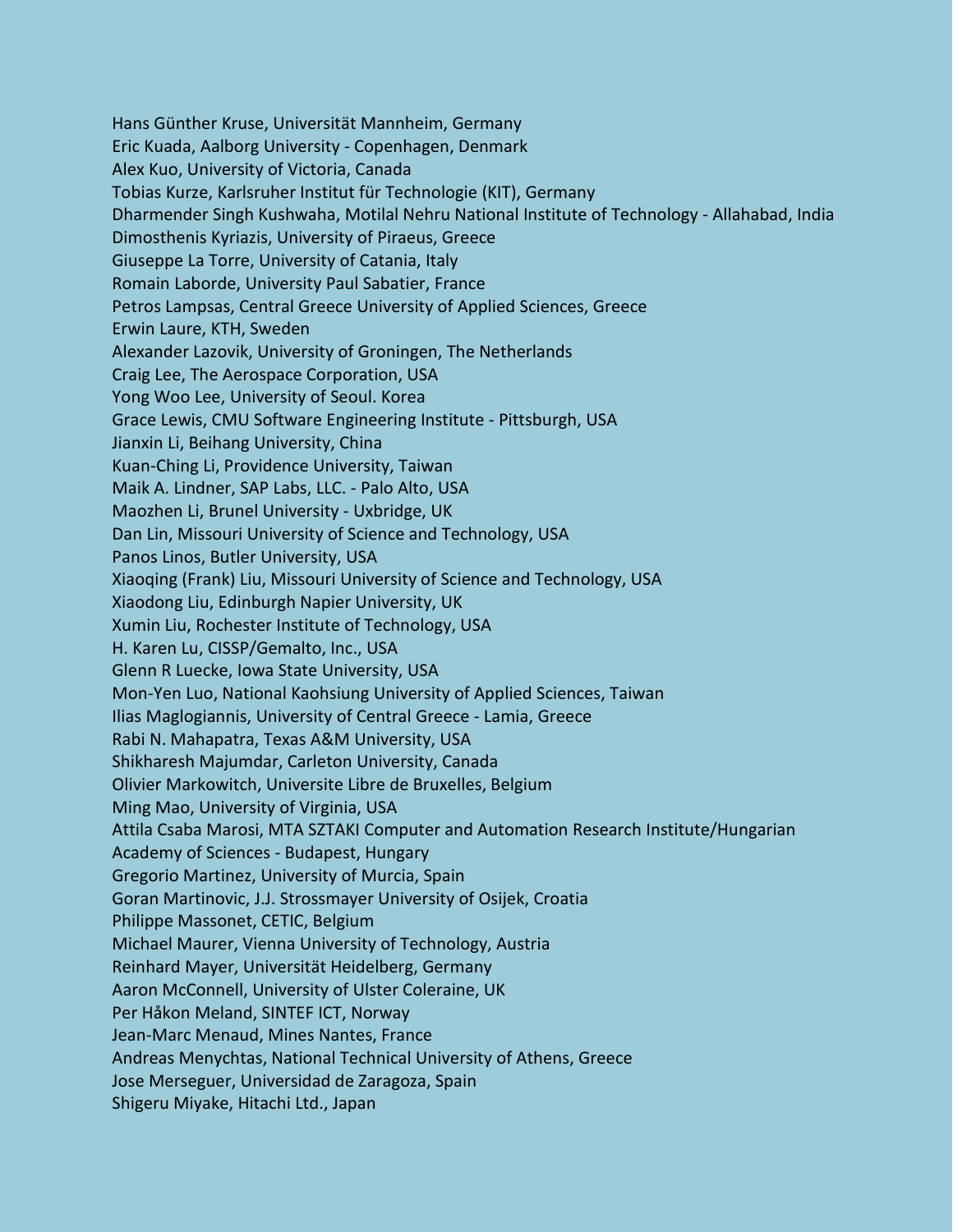Mohamed Mohamed, IBM US Almaden, USA Owen Molloy, National University of Ireland – Galway, Ireland Paolo Mori, Istituto di Informatica e Telematica (IIT) - Consiglio Nazionale delle Ricerche (CNR), Italy Louise Moser, University of California - Santa Barbara, USA Claude Moulin, Technology University of Compiègne, France Francesc D. Muñoz-Escoí, Universitat Politècnica de València, Spain Hidemoto Nakada, National Institute of Advanced Industrial Science and Technology (AIST), Japan Rich Neill, Cablevision Systems, USA Surya Nepal, CSIRO ICT Centre, Australia Rodrigo Neves Calheiros, University of Melbourne, Australia Toan Nguyen, INRIA, France Bogdan Nicolae, IBM Research, Ireland Aida Omerovic, SINTEF, Norway Ammar Oulamara, University of Lorraine, France Alexander Paar, TWT GmbH Science and Innovation, Germany Claus Pahl, Dublin City University, Ireland Brajendra Panda, University of Arkansas, USA Massimo Paolucci, DOCOMO Labs, Italy Alexander Papaspyrou, Technische Universität Dortmund, Germany Valerio Pascucci, University of Utah, USA Aljosa Pasic, Atos Research, Spain David Paul, University of Newcastle, Australia Al-Sakib Khan Pathan, International Islamic University Malaysia (IIUM), Malaysia Siani Pearson, Hewlett-Packard Laboratories, USA Antonio J. Peña, Mathematics and Computer Science Division - Argonne National Laboratory, USA Giovanna Petrone, University of Torino, Italy Sabri Pllana, University of Vienna, Austria Agostino Poggi, Università degli Studi di Parma, Italy Jari Porras, Lappeenranta University of Technology, Finland Thomas E. Potok, Oak Ridge National Laboratory, USA Francesco Quaglia, Sapienza Univesita' di Roma, Italy Xinyu Que, IBM T.J. Watson Researcher Center, USA Manuel Ramos Cabrer, University of Vigo, Spain Rajendra K. Raj, Rochester Institute of Technology, USA Christoph Reich, Hochschule Furtwangen University, Germany Dolores Rexachs, University Autonoma of Barcelona (UAB), Spain Sebastian Rieger, University of Applied Sciences Fulda, Germany Sashko Ristov, "Ss. Cyril and Methodius" University of Skopje, Macedonia Norbert Ritter, University of Hamburg, Germany Ivan Rodero, Rutgers University, USA Daniel A. Rodríguez Silva, Galician Research and Development Center in Advanced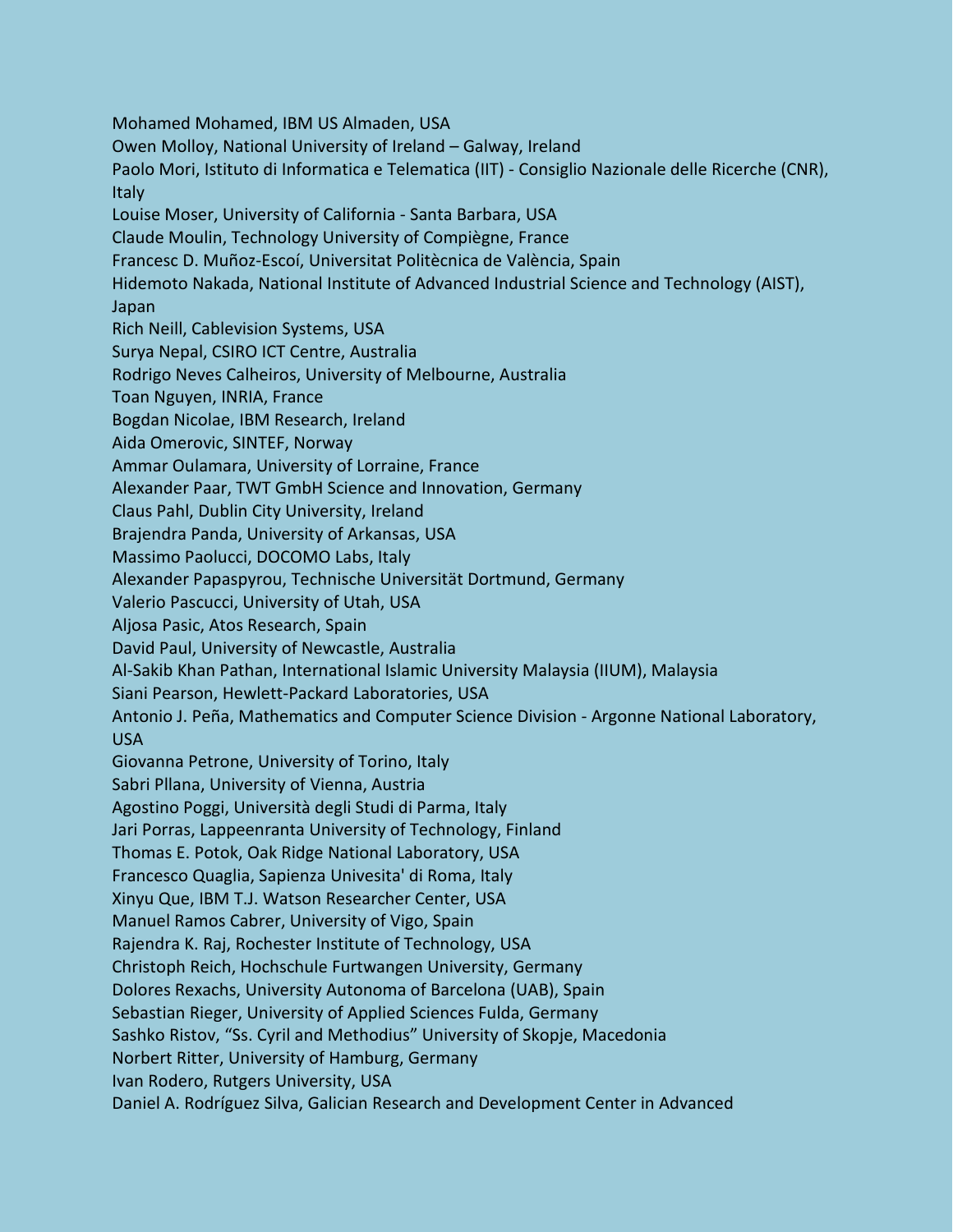Telecomunications" (GRADIANT), Spain Paolo Romano, Instituto Superior Técnico/INESC-ID Lisbon, Portugal Thomas Rübsamen, Furtwangen University, Germany Kyung Dong Ryu, IBM T.J. Watson Research Center, USA Majd F. Sakr, Carnegie Mellon University in Qatar, Qatar Hadi Salimi, Iran University of Science and Technology - Tehran, Iran Altino Sampaio, Instituto Politécnico do Porto, Portugal Iñigo San Aniceto Orbegozo, Universidad Complutense de Madrid, Spain Elena Sanchez Nielsen, Universidad de La Laguna, Spain Volker Sander, FH Aachen University of Applied Sciences, Germany Gregor Schiele, Digital Enterprise Research Institute (DERI) at the National University of Ireland, Galway (NUIG), Ireland Alexander Schill, Technische Universität Dresden, Germany Michael Schumacher-Debril, Institut Informatique de Gestion - HES-SO, Switzerland Wael Sellami, Faculty of Economic Sciences and Management of Sfax, Tunisia Hermes Senger, Federal University of Sao Carlos, Brazil Larry Weidong Shi, University of Houston, USA Alan Sill, Texas Tech University, USA Fernando Silva Parreiras, FUMEC University, Brazil Luca Silvestri, University of Rome "Tor Vergata", Italy Alex Sim, Lawrence Berkeley National Laboratory, USA Luca Spalazzi, Università Politecnica delle Marche - Ancona, Italy George Spanoudakis, City University London, UK Rizou Stamatia, Singular Logic S.A., Greece Katerina Stamou, Institute of Services Science - University of Geneva, Switzerland Marco Aurelio Stelmar Netto, IBM Research, Brazil Hung-Min Sun, National Tsing Hua University, Taiwan Yasuyuki Tahara, University of Electro-Communications, Japan Ibrahim Takouna, Hasso Plattner Institute - University of Postdam, Germany Jie Tao, Steinbuch Centre for Computing/Karlsruhe Institute of Technology (KIT), Germany Joe M. Tekli, Lebanese American University, Lebanon Orazio Tomarchio, University of Catania, Italy Stefano Travelli, Entaksi Solutions Srl, Italy Parimala Thulasiraman, University of Manitoba, Canada Ruppa Thulasiram, University of Manitoba, Canada Raul Valin, Swansea University, UK Geoffroy R. Vallee, Oak Ridge National Laboratory, USA Luis Vaquero, HP Labs Bristol, UK Michael Vassilakopoulos, University of Thessaly, Greece Jose Luis Vazquez-Poletti, Universidad Complutense de Madrid, Spain Luís Veiga, Instituto Superior Técnico - ULisboa / INESC-ID Lisboa, Portugal Salvatore Venticinque, Second University of Naples - Aversa, Italy Mario Jose Villamizar Cano, Universidad de loa Andes - Bogotá, Colombia Salvatore Vitabile, University of Palermo, Italy